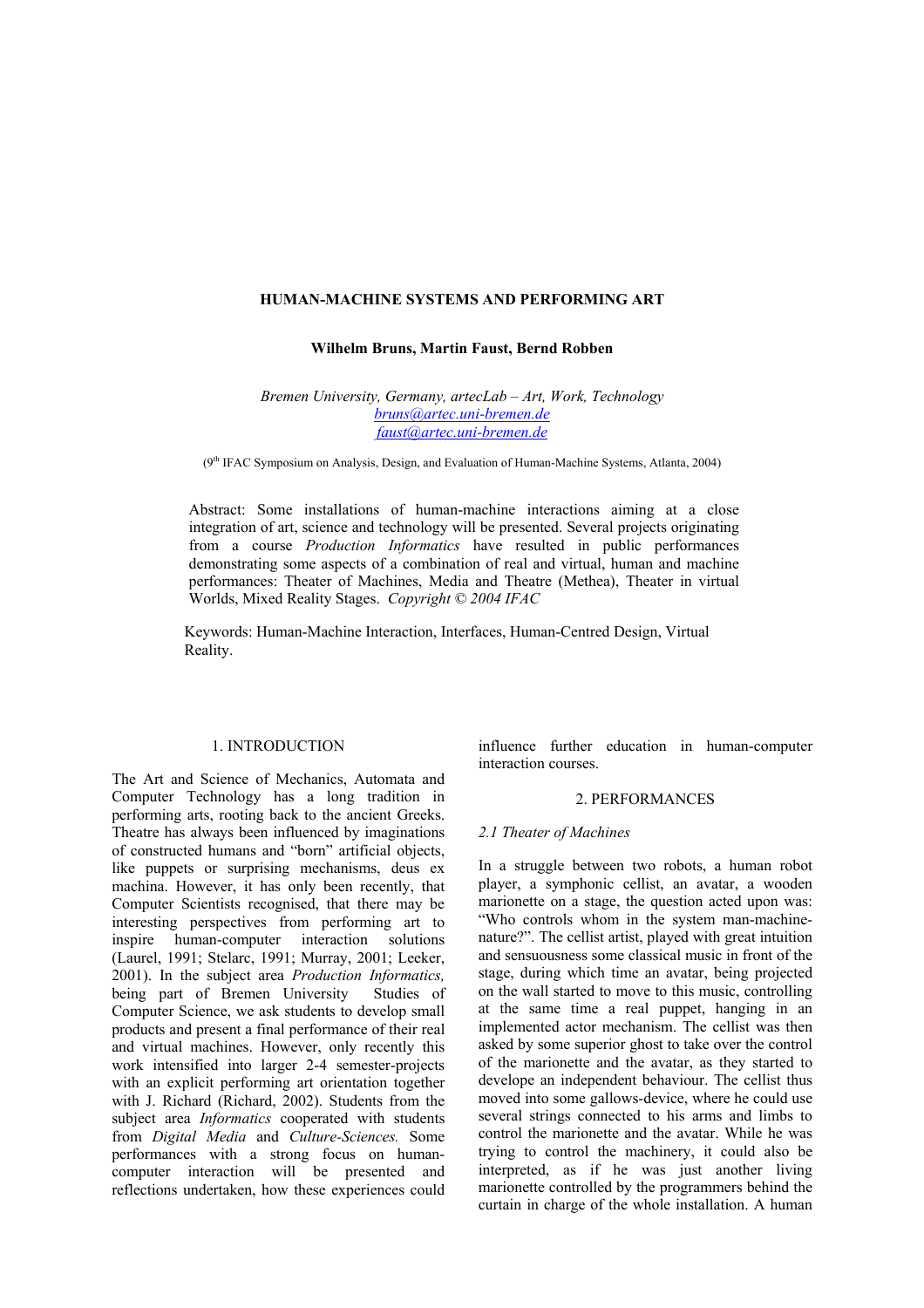robot player then tried to take over the cello of the musician who opposed him and it came to a struggle between the robot player, two robots and the cellist with an open end left to the fantasy of the spectators. The installation was run on a dedicated LAN of three computers, responsible for visualisation of the avatar, control of the marionette, sensing of the gallows and sound/music generation, interactively driven by some students behind the curtain.

The performance was presented at the  $2<sup>nd</sup>$  International Theatre Meeting Stuttgart 2000. From a spectators point of view, it was not obvious, how the control mechanism in the scenario was working. The performing students had to undertake intensive work to develop the control algorithms and the graphical user interfaces to be able to act and react life in a sensible way on the course of the play.



Fig. 1. Abstract Avatar on Screen



Fig. 2. Concrete Marionette controlled by Servomotors



Fig. 3. Marionette in a Box on Stage



Fig. 4. Cellist in a sensory Gallows controlling a Marionette



Fig. 5. Stage with Robots and Actors

## *2.2. Sensory Garden*

In a nightly open air performance within a Bremen public Park hosting an exhibition of roses ("A rose is a rose is a rose …"), students presented seven installations as a sensory garden, where visitors could experience various forms of human-machine interaction on the journey of a beauty statue through metamorphoses in real and virtual worlds. Some of them were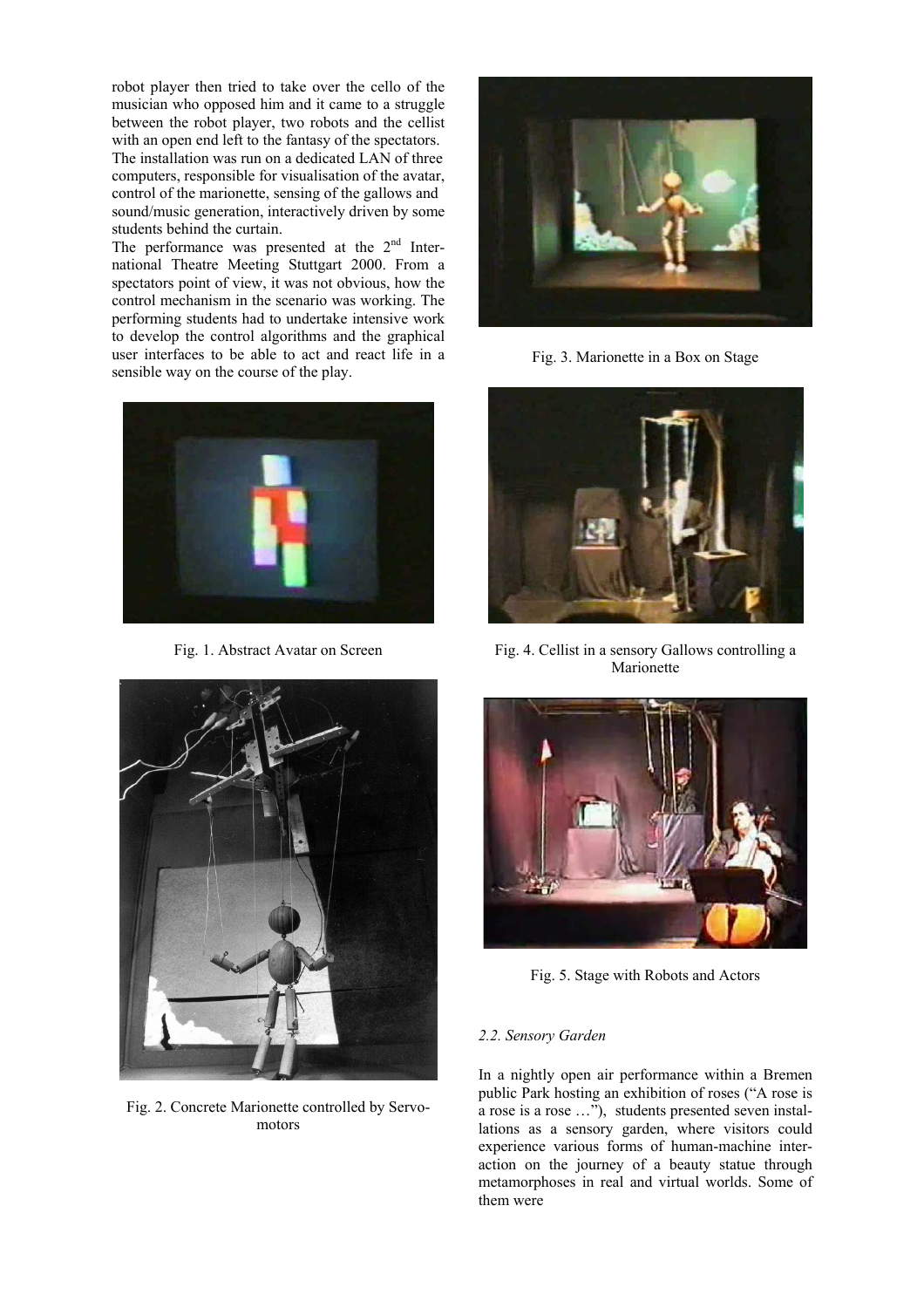- Aegina, a sculpture, became alive as an avatar and could be moved by visitors via sensory footmat through a virtual world, being an abstract projection of the park on a planet surface, Fig. 6.
- Temple of Philosophers was half of a real templemodel expanded on a projection wall into virtuality in which two philosophers were reasoning about reality and virtuality, reacting on visitor's questions in a Weizenbaum-Eliza manner. When visitors pushed a forbidden button, the temple caught fire and could only be saved by using a real sensory air-pump to generate a simulated water-stream, Fig. 7.
- Flirt-bench. Visitors could sit on a park-bank holding and exchanging paper-symbols, seeing their video-image on a projection curtain in front of them. By Augmented Reality technology (AR Toolkit from M. Billinghurst) the symbols in their hands were recognised by the system and overlaid with 3D-objects, like flowers, avatars or animals, resulting in some interesting actions and reactions of visitors with regard to their augmented duplication, fig. 8.
- Foot-Keyboard. Visitors could dance on a floorkeyboard and synchronously generate sound and light, giving the impression they were dancing very accurate to a given music.





Fig. 6: Statue Aegina and her double on a projection wall

A virtual interactive post-presentation of the event has been produced by Osterloh & Schoch, 2002.



Fig. 7: Two philosophers under fire and water



Fig. 8: Video-Image capturing augmented by 3D-Images



Fig. 9: Sensory Keyboard generating sound and light

An approach to explain the attractiveness of certain installations by categories of interaction design can be found in Hornecker et al. (2004).

## *2.3. Mixed Reality Stages*

The course introduced various techniques and tools to mix real and virtual theatre scenes (AR-Toolkit,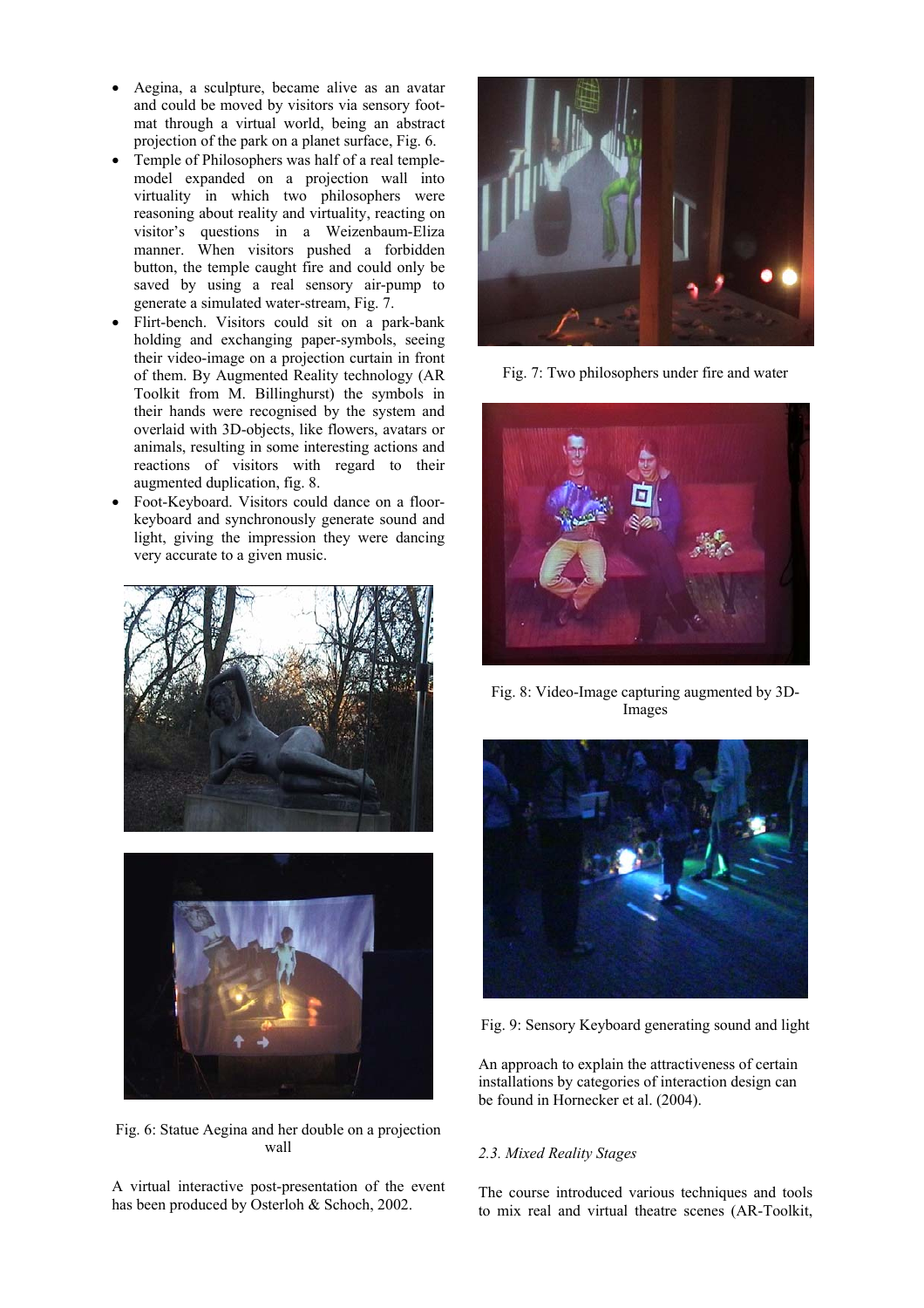Hyper-Bonds and Lego sensors, Fig. 10). With LegoMindstorm programmable bricks, various creatures and mechanical devices where created to animate a paper model of the before-mentioned public park.



Fig. 10: Mixed Reality Stage

## *2.4. Theater in virtual Worlds*

This project aimed at a play in a virtual world (Cybertown) and a performance of real actors in a room with real spectators. Students were asked to imagine and concretise a character of their choice. Eighteen participants each wrote a short introductory biography, designed a 3D-VRML avatar with a form and some movement patterns and developed a common short storyboard for a play: *A Wedding Rehearsal in Cybertown*. The nonsense story was about a group of people on a way to a wedding somewhere in the Galaxy, but as the space shuttle did not arrive, they played a Wedding Rehearsal. Real players were sitting at their PCs surrounding an auditorium in the centre of the real room (Fig. 11). They controlled their avatars in a common webbased multi-user virtual 3D environment (cybertown), Fig. 12, all having their own perspective on the screen, looking through the eyes of their avatar. An additional player controlled a camera-avatar and this view was projected on the central wall in the performance room (Fig. 11). The interactions in this performance where manifold: avatars of the actors, the real actors, the avatars of remote Internet-visitors and the real spectators could all interact in a specific way. This performance has been further investigated by Alder & Söhle, (2003) and compared with MEDEAEX\_, a similar performance of Neora Berger Shem-Shaul (2003).



Fig. 11. Real Part of Wedding Rehearsal



Fig. 12. Wedding Scene in Cybertown

# 3. ENGINEERING DESIGN LESSONS LEARNED

The above projects offered different possibilities, intended and non-intended, to learn for engineering design.

*Theater of Machines* revealed the experience that a full automated system, as it was first intended by the students designers, requires much more insight, foresight and formal completeness than today offered by security and safety methodologies at a university Computer Science course level and probably available to most practical software-engineers. Often it is more cost-efficient, stable, designable and usable to aim at a semi-automatic solution. Designing a system with adequate freedom for man and machines, human-centred and interactively controlled within the course of action, requires other qualifications than formal thinking. In a former research and design project, we evaluated alternatives of degrees of automation of a planed large Container Terminal by modelling and simulation, Fig. 13. Rather than relying on a full automated, man-less, solution (with Container Bridges loading and unloading automatic guided vehicles), the design and simulation group recognised possible risks and burdens and preferred a semi-automated solution. This decision was probably promoted by the interdisciplinary of the simulation team.



Fig. 13: Semi-automatic Container-Bridge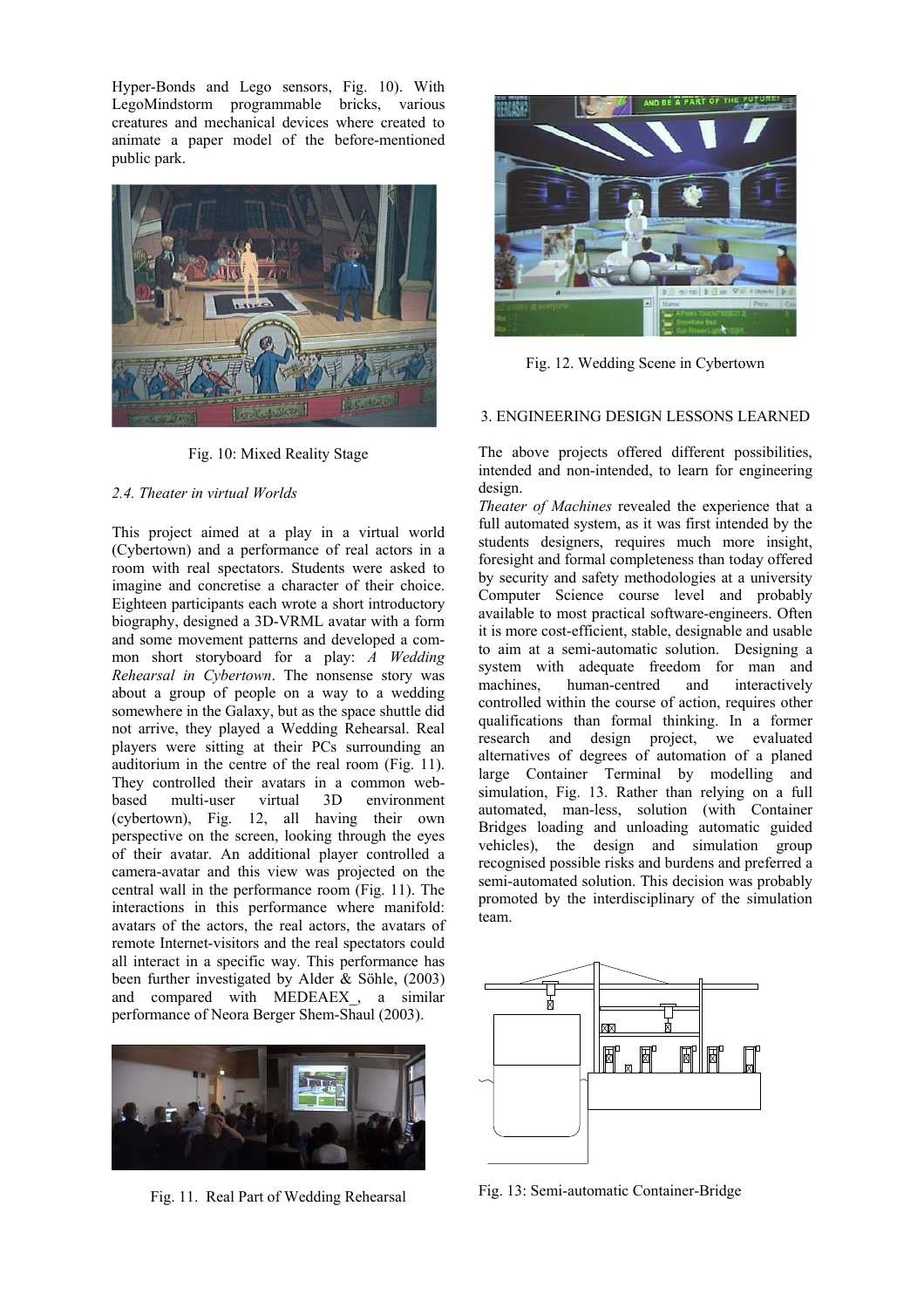*Sensory Garden* was a system design with focus on joy of use and not primarily on usefulness (Crampton-Smith 2002; Crawford 2002).. Therefore traditional categories of usability and efficiency were not adequate to evaluate the installations. For a more detailed analysis see Hornecker et al. (2004) on this conference.

*Mixed Reality Stages* was an experience with new interface technology. Instead of reducing mixed reality to the augmented reality edge of the continuum AR (augmented reality) –  $AV$  (augmented virtuality), students discovered the whole range. Augmentation of reality was experienced not only as visual overlay of video images of reality with computer generated images, but also by other enriching computer generated physical phenomena, like air-pressure and electricity projected into the real world. Augmentation of virtuality by real physical phenomena (force-feedback, real object handles) opened up new perspectives on this topic: the importance of our focus of intention rather than the technical solution offering more virtual or real objects.

*Theater in Virtual Worlds* mainly demonstrated how restricted today's possibilities are to reach a theaterperformance level as dense and immersive as traditional theater can be. Low bandwidth of the Internet based multi-user world *Cybertown*, too simple forms and behavior patterns of the avatars, too simple synthetic and remote speech and sound possibilities were at first disappointing for the students and the spectators having high expectations. Nevertheless, it was surprising, at least for students and advisors, how many interesting possibilities of interaction and expression using rather abstract objects, integrated in a real play, opened up. In future projects this could be a dedication to a design principle of simplicity and low cost.

## 4. CONCLUSION

Human-Computer systems have long been studied from a usability perspective, designing ergonomic interaction interfaces. Later, it was recognised to take a broader view on interaction design, seeing the function and the environment of a system in a more holistic way (Roger et al, 2000). Böhle & Milkau (1988), supported by empirical studies of automated systems in industrial applications, asked for a double perspective for the design of human-machine systems, one aiming at a rational objective distant design and one aiming at the support of a subjective emphatic relation to the machine in order to reach an overall optimal situation, in which "ironies of automation" are minimised. With our examples we try to support an education in automation technology in which the art perspective is emphasised. What could students learn in these projects beside traditional engineering knowledge and skills, like sensor technology, motor-control, micro-controller technology, computer-graphics, object brokerage in networks, virtual reality modelling, pattern recognition, interaction design, sound synthesis,

software engineering, project-management, social and group dynamic behaviour …? As moderator in these projects, we sensed another quality of floating in non-scientific thoughts and fantasies. Hard- and soft-machines and their relation to human use and operation were considered more on a partner level than on a distant scientific level. The non-intended miss-use of an artefact became as important as its teleological use. Usability and joy of association became equally important. The sensitivity for constraints between man and machines has been expanded by experience.

Human-centred systems design is a multi-perspective and highly creative act. The German Society of Engineers (VDI) recommended a *Dual Approach* in automation design (VDI 1989), iterating between a technological and a work-activity oriented perspective, but few implementations of this recommendation can be found. It may be assumed that one reason for this lack is a one-sided rational education of many engineers. Offering a playground for humans and machines in computer science and engineering, would open up new perspectives on algorithms, mechanisms and aesthetics. Interesting experiments in this field have been initiated by Paul Fishwick (Fishwick, 2002) resulting in a recent *Aesthetic Computing Manifesto* (2002) of artists and computer scientists. Bringing together students from engineering and performing art, fruitfully may contrast two types of characters described by Richard (2004): the expressive, social oriented and the immersive, introspective.

## REFERENCES

- Abdelrahimsai-Pjau, K. (2002). Projektbericht Theater der Maschinen, *artec paper* **102**, Bremen
- Aesthetic Computing Manifesto (2002): Dagstuhl Seminar on Aesthetic Computing. http://www.dagstuhl.de/02291/, http://www.cise.ufl.edu/~fishwick/aescomputin g/manifesto.pdf
- Alder, S. et al (2003). Projektbericht Methea. Bremen University
- Alder, S., Söhle, B. (2003). Theater in gemischten Welten. Untersuchung der Interaktionen in den Theaterstücken *A Wedding Rehearsal in Cybertown* und *ME DEA EX*\_, Bremen University
- Azuma, R., Baillot, Y., Behringer, R., Feiner, S., Julier, S., MacIntyre, B. (2001). Recent Advances in Augmented Reality, *IEEE Computer Graphics and Applications*, Nov/Dec. 2001, pp34-47
- Berger Shem-Shaul, N. (2003). MEDEAEX\_\_, hhtp://www.neora.com/
- Billinghurst, M., Kato, H. (1999). Collaborative Mixed Reality. *Int. Symp. Mixed Reality (ISMR99*), Springer Verlag, Secaucus, N.J., pp 261-284